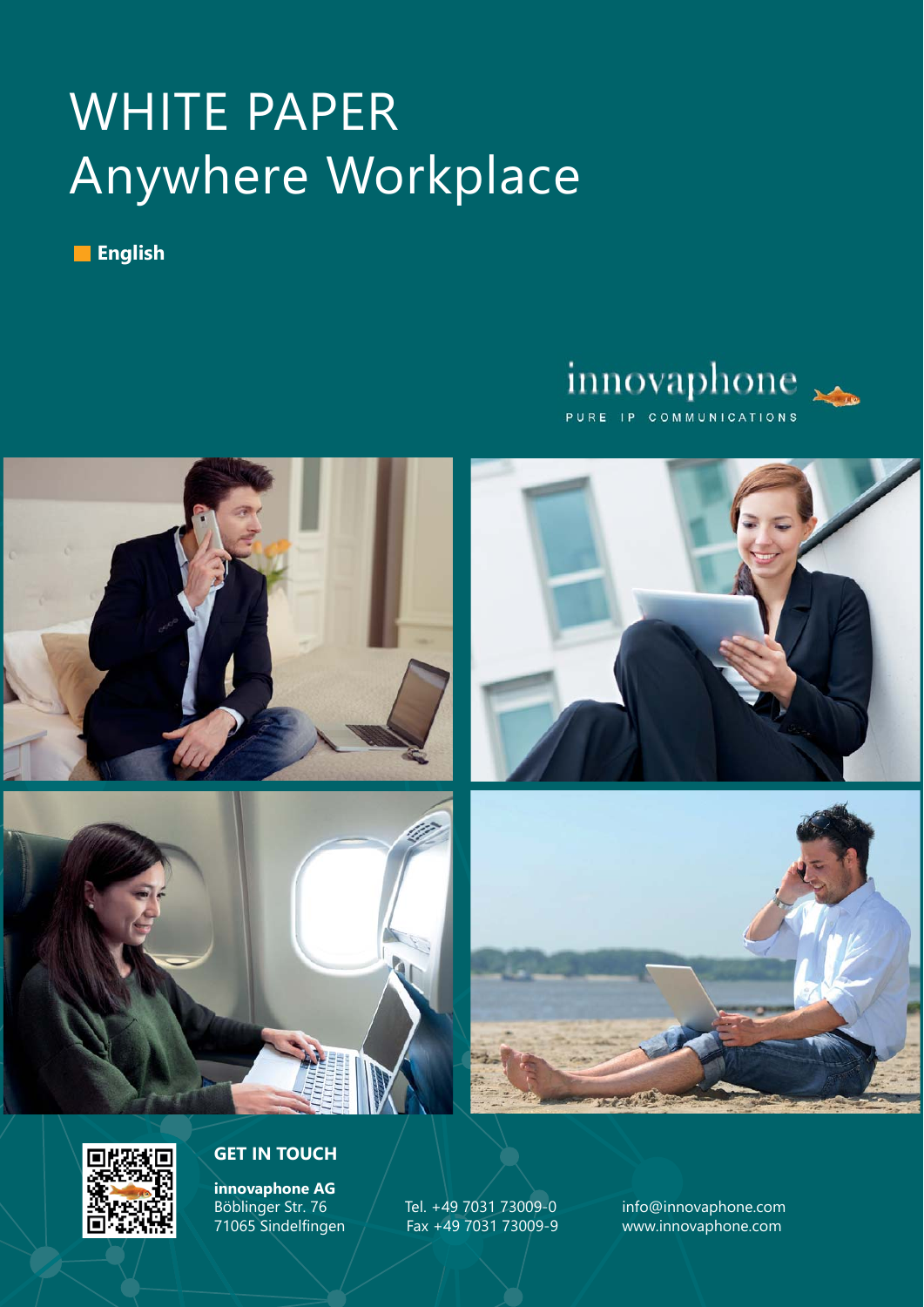### HISTORICAL OUTLINE:

### Beginnings of Company Communication

### The Workplace in 1950:

How did offices in the 1950s look like? Typically, one would have found a wooden desk with a typewriter, a bakelite telephone set, possibly a voice recorder and a calculator. Office "security" was limited to locking the corresponding filing cabinets and the office door.

The changes that have taken place over the last fifty years concerning business communication are radical and fundamental. The telephone set has given way to multifunctional communication hubs and the workplace close to home with set working hours has turned into 24/7 availability across the globe. Contrary to the past, further development of technologies is initiated by our personal lives, whereas companies are partially outpaced by sophisticated personal communication platforms.

#### How about today?

- How does cutting-edge business communication look like these days?
- . What significance will the desktop telephone have in future?
- What additional components will gain in importance?
- Which developments are currently perceptible?
- And finally: how will the workplace 4.0 look like?

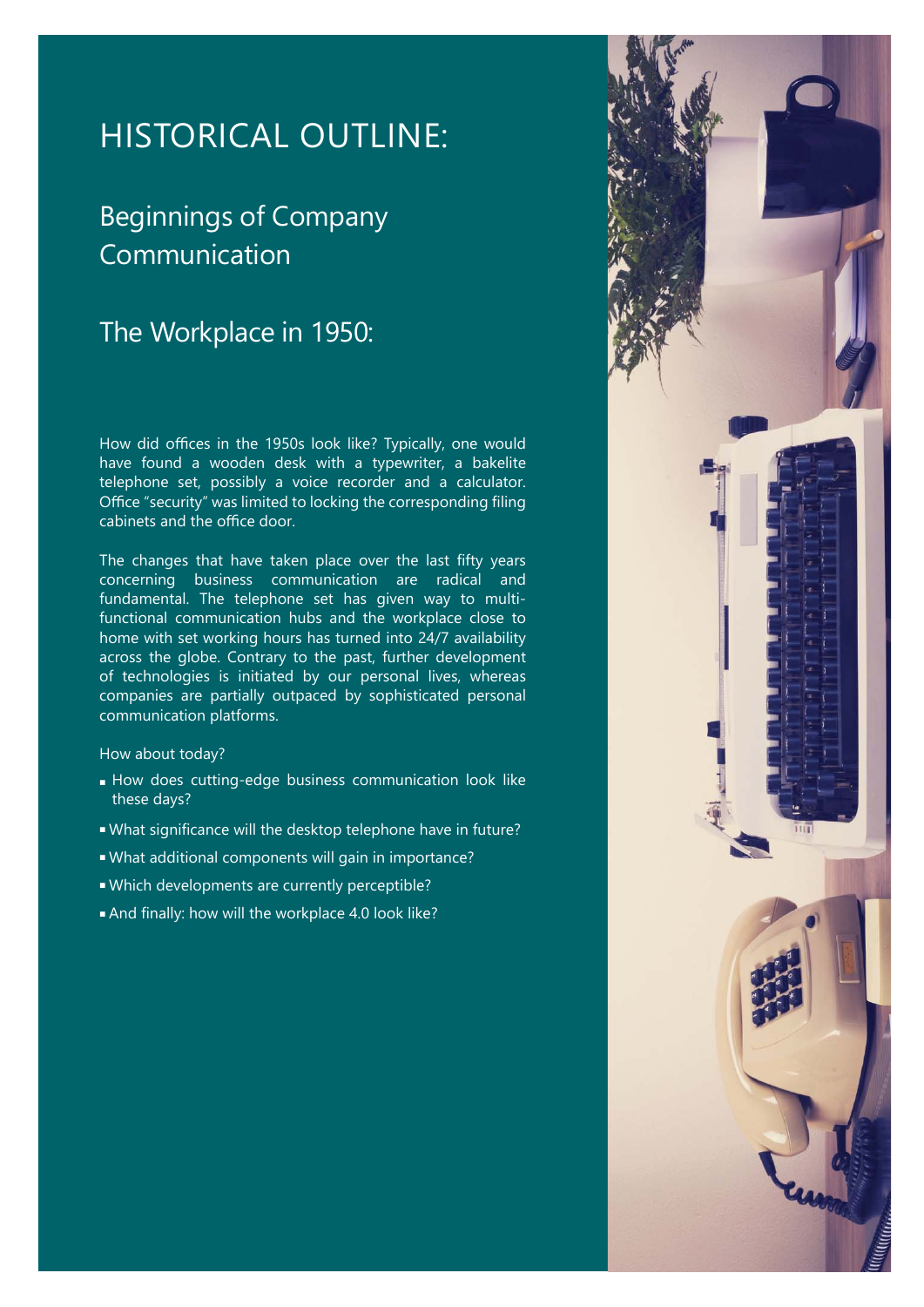# Business Communication in 2017: Flexibility. Mobility. Efficiency.

What has already been noticed in the past twenty years is continuously accelerating: the technological changes are advancing rapidly, sequences of development become ever shorter and the emerging variety of products is expanding evermore. Decision makers in companies find it increasingly important to define clear communication guidelines within the company that provide an orientation to deal with the chaos of technical possibilities. In addition, the borders between work life and private life disappear increasingly. Influenced by developments in their personal lives, today's employees have similar expectations for the workplace: being available to communicate nonstop over the smartphone, tablet, or other mobile devices via e-mail or whatsapp.

Simultaneously, the obligation to be physically present at the workplace is gradually being replaced with a more goal-oriented performance: it does not matter where the employee works as long as the results are adequate and the pre-determined goals are achieved accordingly. First forerunners of this trend completely disposed of compulsory attendance at the workplace in 2014. The development towards the "Anywhere Workplace" is unstoppable and will transform professional business communication yet one more time.

How will ideal communication systems for businesses look like in future? Which components and applications have to be implemented? Which demands need to be met? What risks need to be considered?

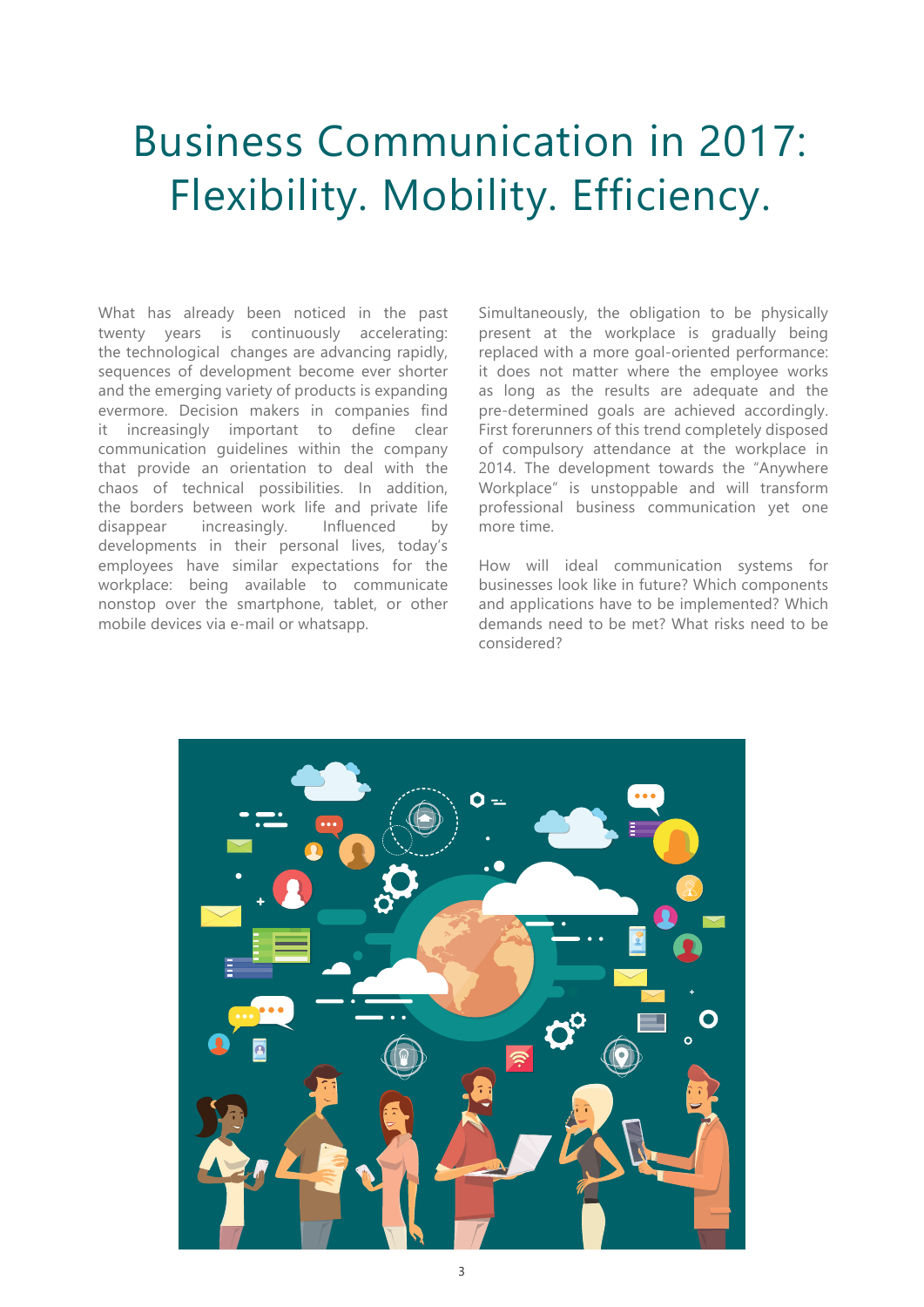# Unified Communications. Anywhere Workplace. WebRTC

"Clouds", "apps", "mobile", "BYOD" or "UC" are only a few keywords that hint at the direction business communication has moved to within recent years. Inspired by developments in their personal lives, employees expect to use company mobiles around-the-clock in order to communicate, to compose and receive e-mails and to be perpetually available outside of the office, such as the keyword "Anywhere Workplace" implies. Telephones and fax machines have been replaced by multi-functional communication marvels which generate availability for everybody at any given time on a variety of channels.

A number of the new trends are already part of daily business for companies. Many employees, especially with office jobs, already have the possibility to make phone calls, send e-mails and text messages, and to communicate via social networks. They are permanently available, also outside of the office. Some employers, for example we at innovaphone, go one step further and offer our employees home office positions, Unified Communications with Video at every workplace and many other applications leaning towards "Anywhere Workplace". The new real-time standard WebRTC is the pinnacle of mobility: the only necessities to create a workplace at the company's PBX are a public internet connection and a computer with a browser, irregardless of the employees' geographical position.

The question of flexibility is an essential question when designing a modern and future-oriented communication solution: everything is possible but nothing is mandatory. Modern companies usually do not have one universal solution for all workplaces. Instead, individual specifications should be covered by a modern communication system to serve the specific needs of the employees. For instance, the sales staff whose priorities are mobility and availability across the globe via one -and only one- personally assigned work number; the typical white-collar position with a desktop telephone, computer and a select handful of UC components such as Presence or Operator; the employee in production who needs a sturdy and heat-resistant telephone mounted to the wall with an extra loud ringtone; human resources personnel and CEOs needing a much broader scope of applications. A modern UC solution is ideally customised and can be expanded with changing demands.

The innovaphone PBX combines all advantages of a classic VoIP telephone system with the advantages of a sophisticated UC solution. All kinds of telephone end devices such as desk telephones, mobile phones or software phones can be operated with a mouse click via the Unified Communications client myPBX.

myPBX blends all the elements of Unified Communications with its well-organised surface: IP-Telephony, audio conferences, company registers, connection protocols, Presence, Chat, Application Sharing, video calls and conferences. The Webclient myPBX makes everything possible, no matter whether you are sitting in the office, working from home, or whether you are on the go.

With innovaphone AG being one of the first manufacturers, the mobility concept has further been optimised through the integration of the WebRTC standard in its UC solution.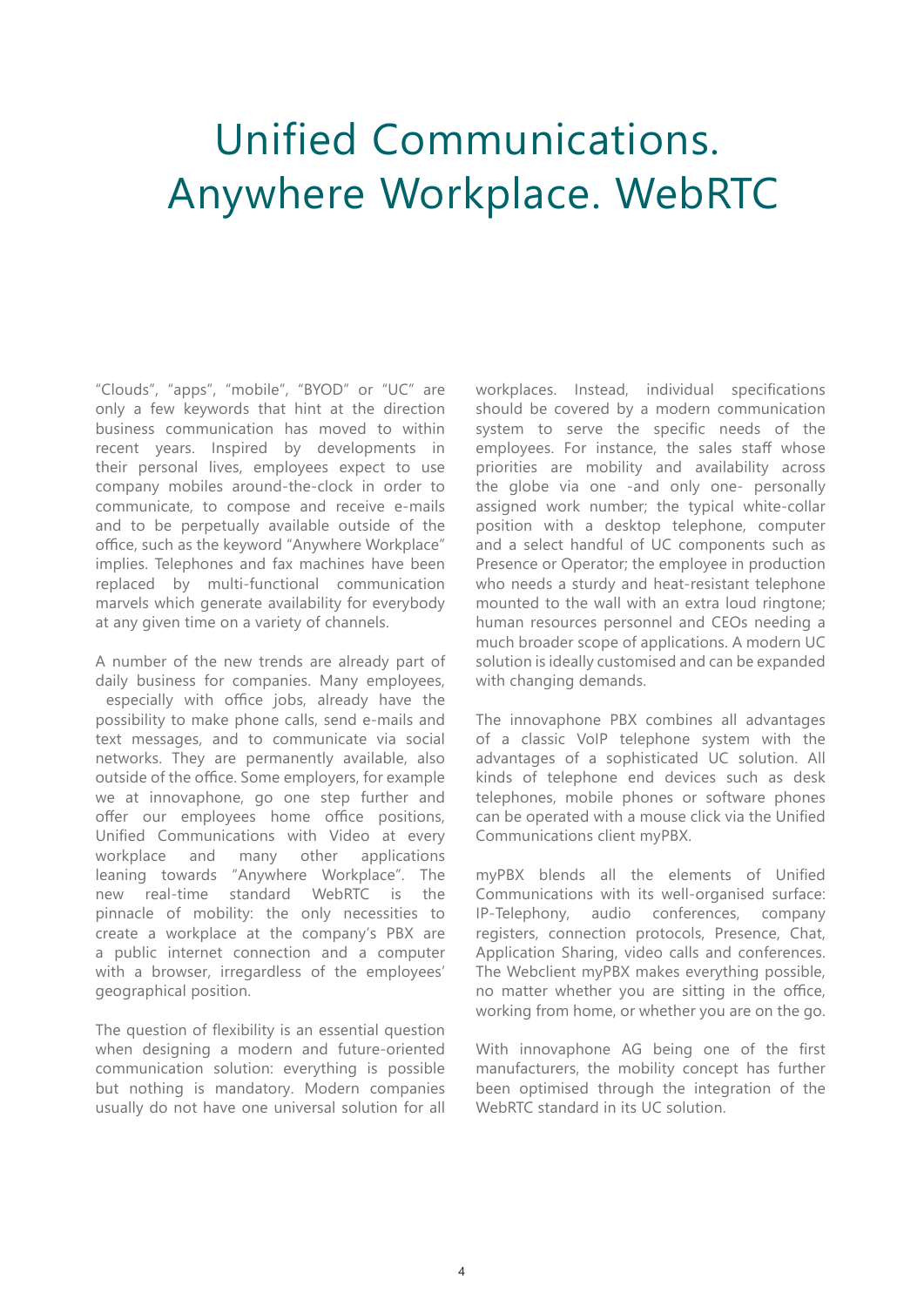# Which Components Should Be Included in a Modern Communication Solution?



#### **Video:**

Business trips are expensive, exhausting and time-consuming. Due to carbon dioxide emissions contributing to drastic climate changes, work-related flights are also no longer justifiable. Yet, more and more employees work in global enterprises with international teams spread across different continents. However, contrary to the past, video applications are available these days. These applications with high technical standards enable video conferences without impairing speech or visuals.

Users who do not want to buy expensive or irritatingly complicated equipment for video calls will do well with the easy and slim Video solution designed by innovaphone. Straightforward ad-hoc video telephony and video conferences are facilitated and combined with low implementation costs and little demand of bandwidth. With video telephony, connecting colleagues in virtual teams becomes more personal and interactive because non-verbal signs and subtle gestures of communication can be registered by the participants.

#### **Application Sharing:**

Aside from video calls, the exchange of documents is another key factor for teams located in different offices. Subscribers from different locations can work together on the exact same documents and exchange information via Application Sharing. With interdisciplinary medical teams, for example, the possibilities of video conferences and exchanging documents without losing any time has reached a whole new level of quality for treatment  $-$  benefitting the patients. With Unified Communications by innovaphone, Application Sharing can be started with one single mouse click on the user interface of myPBX.

It is possible to share individual apps, multiple apps, or the entire screen to selected users. Webinars can be arranged accordingly in this easy manner.

#### **Chat:**

The ways we interact socially in our personal lives are also starting to conquer business life. Frequently, arising issues are easier dealt with during a quick chat rather than a phone call. A chat is often the easiest way to solve issues in a timely manner, especially when different company locations are affected. The chat partner can reply quickly if time permits but in contrast to the telephone, there is no need for immediate action. Via the innovaphone client myPBX, participants are invited with one mouse click on the chat symbol either through a favourites list or an LDAP search. If a participant joins or leaves the chat, the user will be notified via myPBX. Any number of participants can be added to an existing chat.

#### **Office Integration and Presence:**

Being able to keep an eye on the availability of colleagues and business partners – exactly this is made possible with the Presence application. The results are leaner business processes and more efficient business communication. If the solution works with office integration, all provided appointments from the Outlook calendar are synchronised automatically and in real-time.

For one, innovaphone's UC solution allows presence information to be set via myPBX or via the IP telephone. Additionally, all upcoming appointments marked in the Outlook calendar are automatically synchronised. The user sees at a glance whether colleague X is on holidays, or colleague Y is presently available, or whether colleague Z is currently having lunch.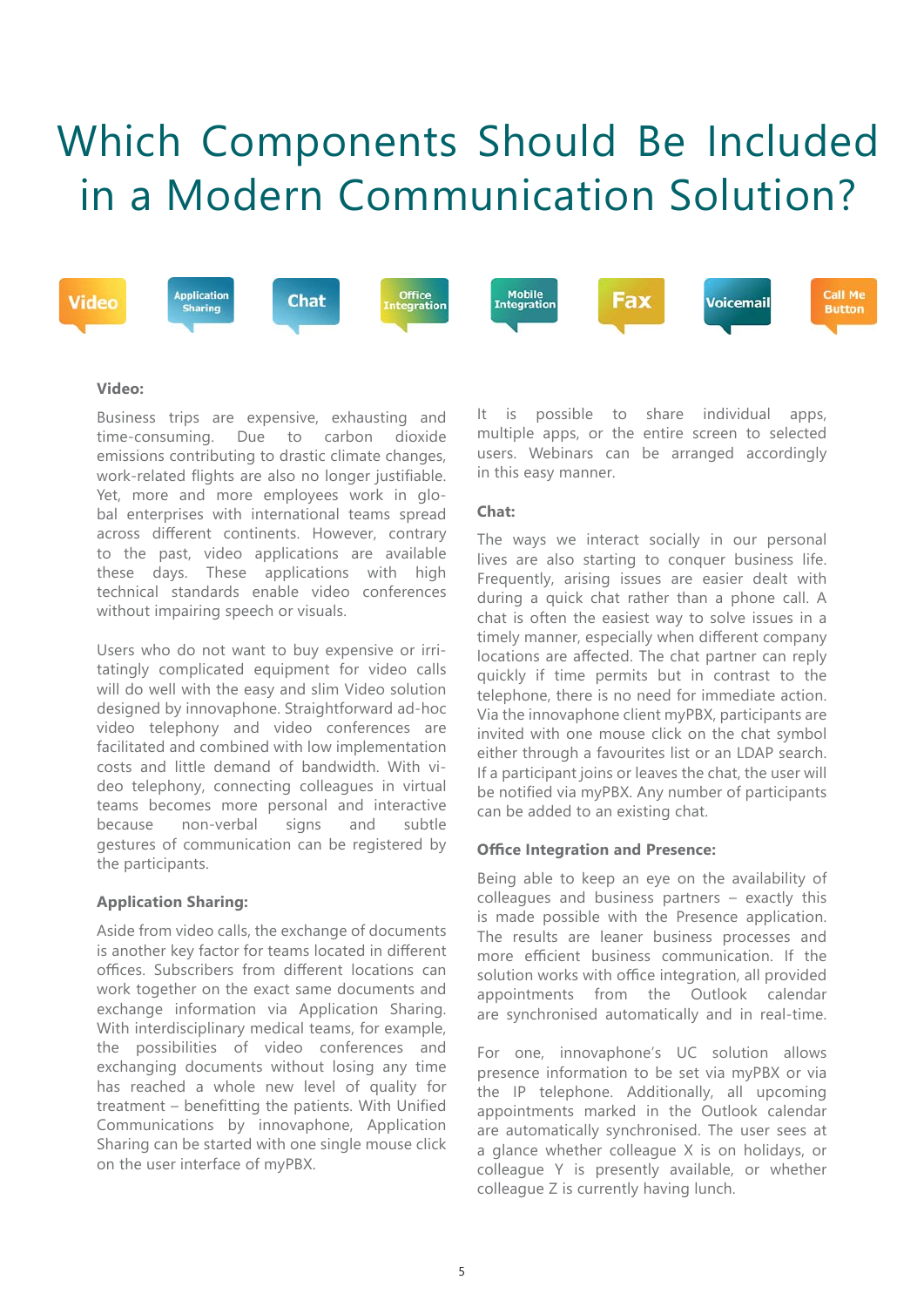

#### **Mobility:**

Mobility encompasses mobile integration of smartphones, tablets, or wireless VoWLAN phones such as DECT telephones in business communication. One important factor is the enabling of the "One Number Concept", meaning that no matter which end device is being used, every employee is constantly available with one singularly assigned telephone number. The innovaphone mobility solution does not differentiate between end devices when making calls: the same phone extension is displayed to the recipient of the phone call. Simultaneously, the mobility user is constantly available via the same extension number, no matter whether the user is currently abroad, at home, or outside of the company. Incoming voicemails are saved on a central voice box and can be retrieved in bundles.

#### **Fax:**

Even today, there are situations at work where it is simply necessary to send out faxes. This is often the case with legal matters, bookings or incoming orders. The innovaphone solution offers an easy way to send and receive faxes directly via computer without the necessity of a fax server or additional software. This makes the sending of faxes possible while being on the go. The standard mail client (e.g. Outlook) functions as a fax machine and enables mail-to-fax and fax-to-mail.

#### **Voicemail:**

Voicemail is a modern version of the answering machine. Messages left as voicemail are saved electronically and can be retrieved via computer, telephone or e-mail. The call recipient can retrieve the messages without any spatial or temporal restrictions. Voicemail has become an essential part of work life. Work processes are reduced and flow of information is secured. Operating the innovaphone voicemail is easy and intuitive. Messages can be accessed with password protection and with the option of voice-to-mail.

#### **Call Me Button:**

The Call Me Button keeps your webpage from turning into a one-way street. The Call Me Button enables customers to directly contact support hotlines or web shops with simply one mouse click.

This innovaphone Call Me Button is easily integrated into the own webpage with JavaScripts from the innovaphone myPBX toolbox, free of charge. Real-time standard WebRTC is used to broadcast data, and WebRTC is supported by many browsers.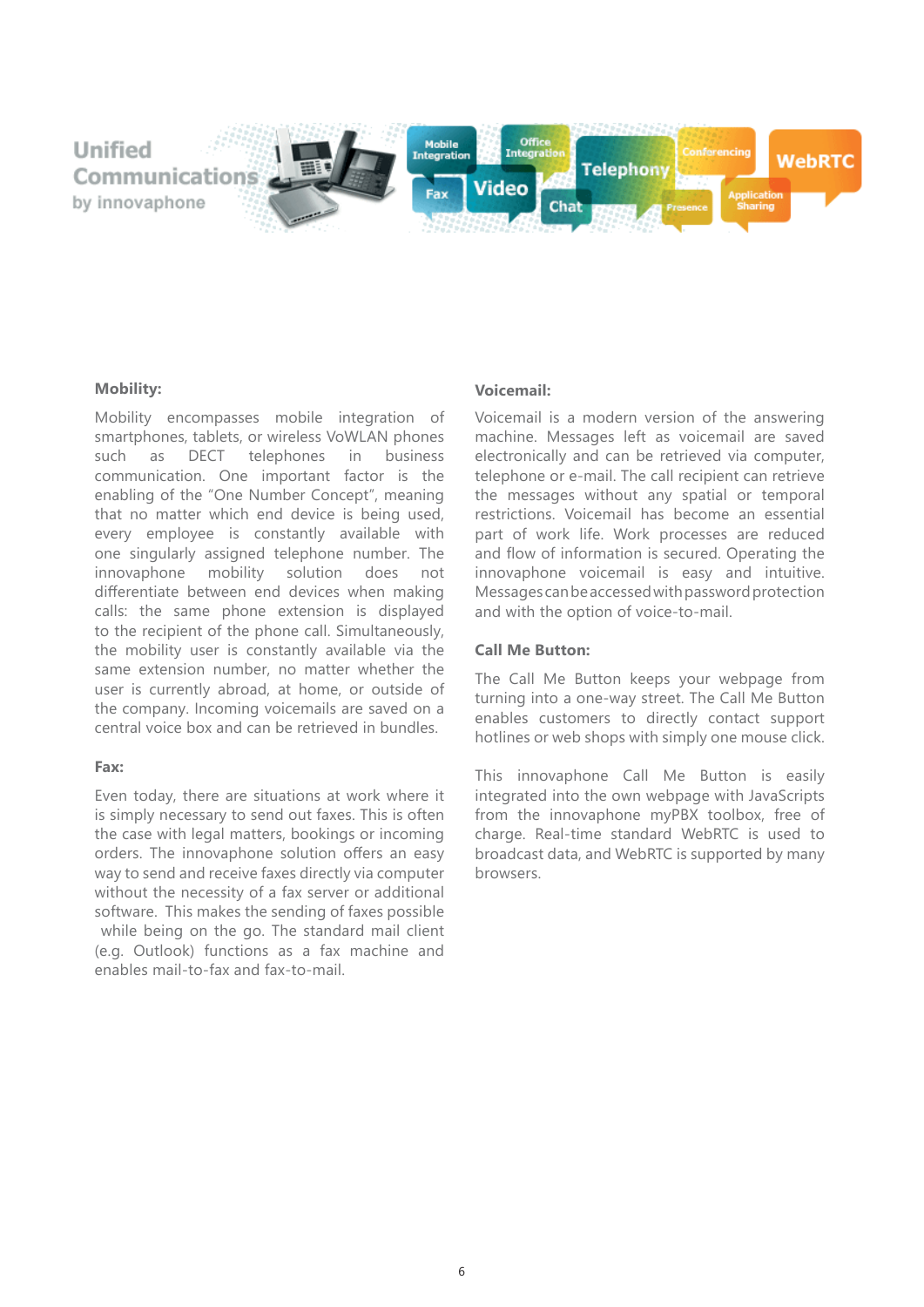# The Downside of Unlimited Mobility and Flexibility: Stricter Safety Standards

With the spreading of smartphones and UC software in companies, the complexity of safety-relevant demands for IT departments within companies has also increased. The innovaphone Reverse Proxy is suitable for these specific "Anywhere Workplace" scenarios. It is a separate component of the innovaphone IP Telephony and Unified Communications solution and serves as central instance for all inbound connections coming from the internet. Data attacks are recognised and warded off at an early stage by the innovaphone Reverse Proxy.

The migration from ISDN to all IP networks poses one further safety challenge. All IP requires every company PBX to be open to the internet.

The innovaphone Session Border Controller (SBC) is a reliable way to fend off attacks coming from the internet as it supports all relevant safety measures. No external SBC is necessary since the innovaphone SBC is directly integrated to the innovaphone PBX.

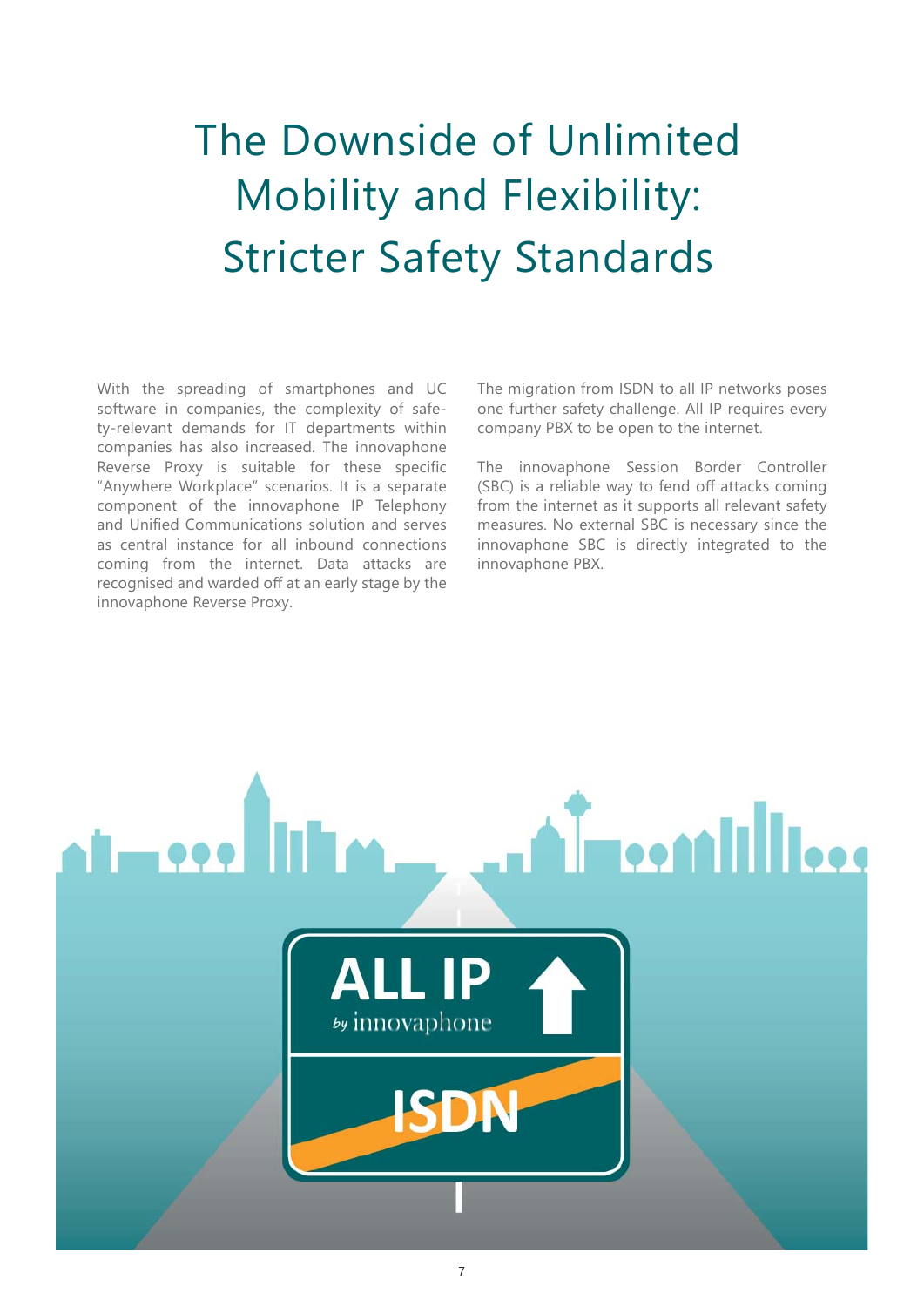# Will the Desktop Telephone Be Superfluous in the New Business World?

Even though the usage of smartphones and mobile end devices is definitely set to increase, there are still workplaces that rely on traditional desktop telephones. This is especially the case when simple and fast voice-to-voice communication is required.

The desktop telephone is still indispensable with regard to availability: its constant presence and operational readiness are decidedly stipulated for voice communication. Unparalleled is also the easy handling: the user picks up the earpiece, dials the number or uses the phone's address book, and

begins to speak. Therefore, integrating the phone perfectly into the communication solution and planning the phone into the overall business solution is one major aspect. This implies that the phone has to communicate Chats, call registers, Video, Presence, or Application Sharing to other software, and vice versa. If a video conference has been initiated at the computer, the telephone should "know" to set the status "occupied". The desktop phone as end device is surely not the central means of communication in modern companies anymore, but it will remain a substantial part for many workplaces.

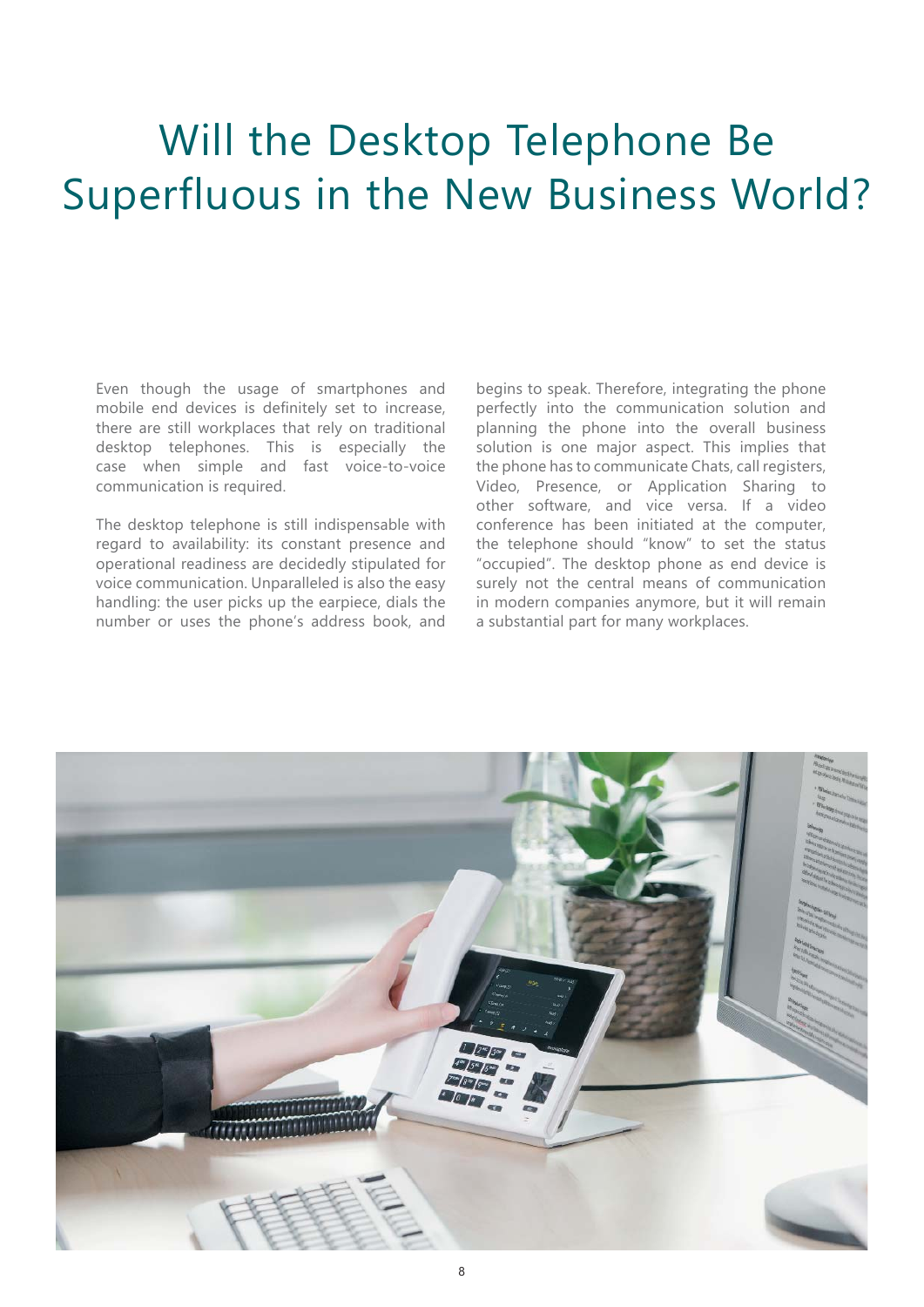### THE WORKPLACE in 2030: Jobs with Feel-Good-Character

According to a study commissioned by the world-leading consulting firm for commercial real estate, CBRE, about the future of the workplace ("Fast Forward 2030"), employees will not have one stationary office or workplace anymore, but depending on daily requirements, employees will choose from a pool of different workplaces within the company building. Registration will be possible at every computer and the personally assigned phone number will be equally present. In future, motivating designs of offices with a healthy and pleasant environment will gain importance so that employees are encouraged to perform excellently at their workplace.

The keyword is "atmosphere of well-being": another component of the future workplace will surely be so-called "social tools". So far, these are known from the private domain: Facebook, Twitter, Pinterest, Instagram and others. Integrating these "social softwares" into existing business communication will gain more and more in significance. The providers of Unified Communications solutions will work on integrating these social platforms without any media break, in order to re-define communicational behaviour within the companies.